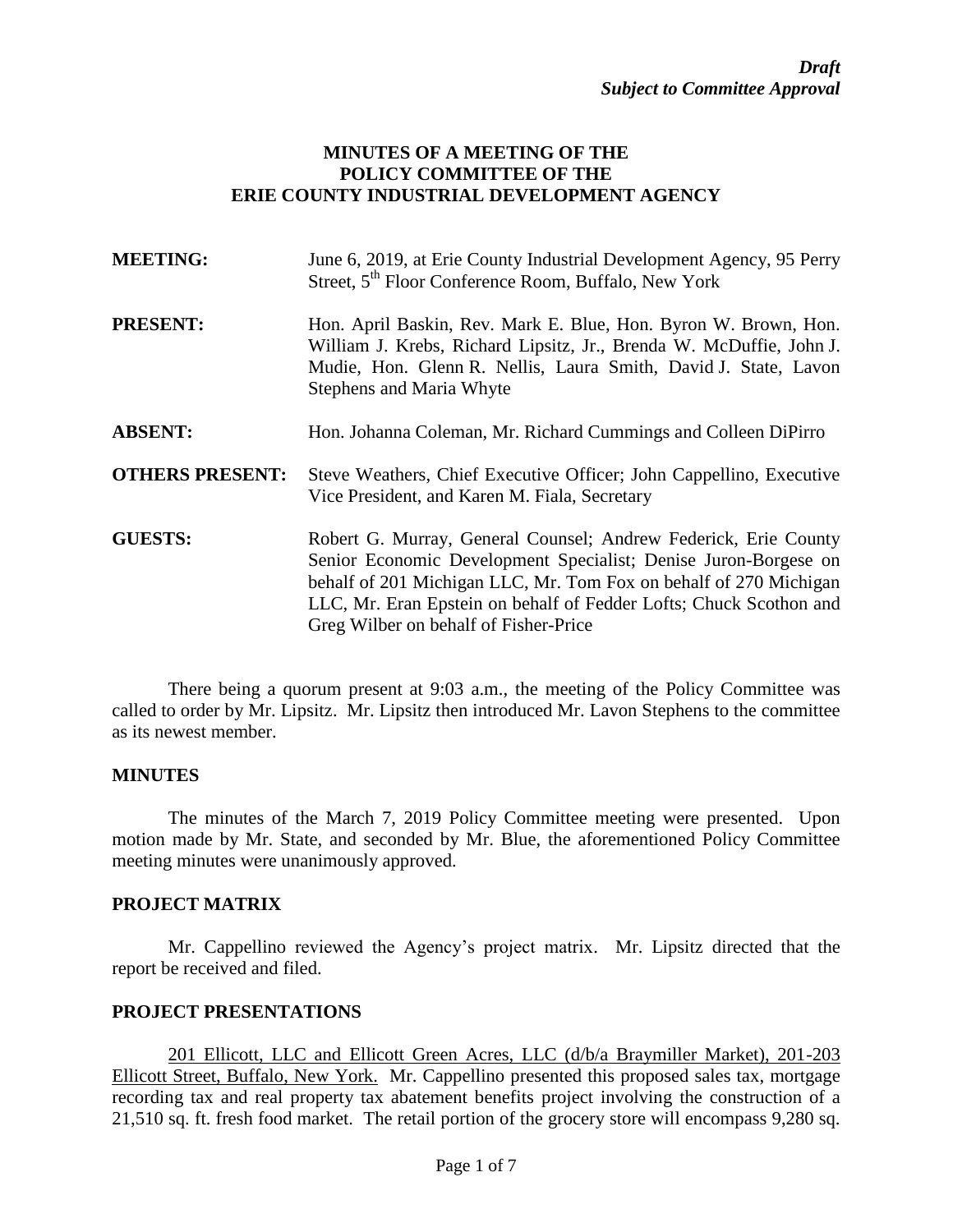ft. and the wholesale side of the business will occupy 9,580 sq. ft. A back office will take up the remaining space. The project is located in a census tract that is considered highly distressed.

At this point in time, Ms. Smith joined the meeting.

Mr. Cappellino stated that in exchange for providing the sales and use tax, mortgage recording tax and real property tax abatement benefits, the approval of this project will be conditioned upon adherence to certain material terms and conditions with respect to the potential modification, recapture and/or termination of financial assistance as follows:

| Condition               | Term                       | <b>Recapture Provision</b>                       |
|-------------------------|----------------------------|--------------------------------------------------|
|                         |                            | Investment amount equal to or greater than 85%   |
|                         |                            | of project amount.                               |
|                         |                            | Total Project Amount = $$6,901,900$              |
| <b>Total Investment</b> | At project completion      | $85\% = $5,866,615$                              |
|                         |                            | Create 85% of Projected                          |
|                         |                            | Projected = $45$ FT                              |
|                         | Coincides with 7-year      | $85\% = 38$                                      |
| Employment              | <b>PILOT</b>               | Recapture Employment = $38$                      |
|                         |                            | Adherence to policy including quarterly          |
| Local Labor             | <b>Construction Period</b> | reporting                                        |
|                         | Coincides with 7-year      |                                                  |
| Pay Equity              | <b>PILOT</b>               | Adherence to policy                              |
|                         | Coincides with 7-year      |                                                  |
| <b>Unpaid Tax</b>       | <b>PILOT</b>               | Adherence to policy                              |
|                         | Coincides with 7-year      | Recapture of state and local sales tax, mortgage |
| Recapture Period        | <b>PILOT</b>               | recording tax and real property taxes.           |

## **Draft Recapture Material Terms**

Mr. Lipsitz reminded Policy Committee members that the Policy Committee makes nonbinding recommendations to the ECIDA board. Mr. Lipsitz confirmed that staff prepares project materials, a public hearing was then held on this project, the Policy Committee reviews the project as it will do today, and the full board of the ECIDA makes the ultimate determination on whether to grant financial assistance.

At this point in time, Ms. Baskin, Ms. Whyte and Ms. McDuffie joined the meeting.

Mr. Cappellino introduced Denise Juron-Borgese and Stewart Green who presented additional information on the project to the Policy Committee. It was noted that six of the seven census tracts within the City of Buffalo qualify as a food desert, and the applicant also stated its commitment to hiring 25% MWBE businesses for its workforce on the project, and to adhering to disabled veteran workforce commitments.

Mr. Brown spoke in favor of the project, noting the City has spent several years planning for this type of project and obtained significant amounts of public input to identify how to bring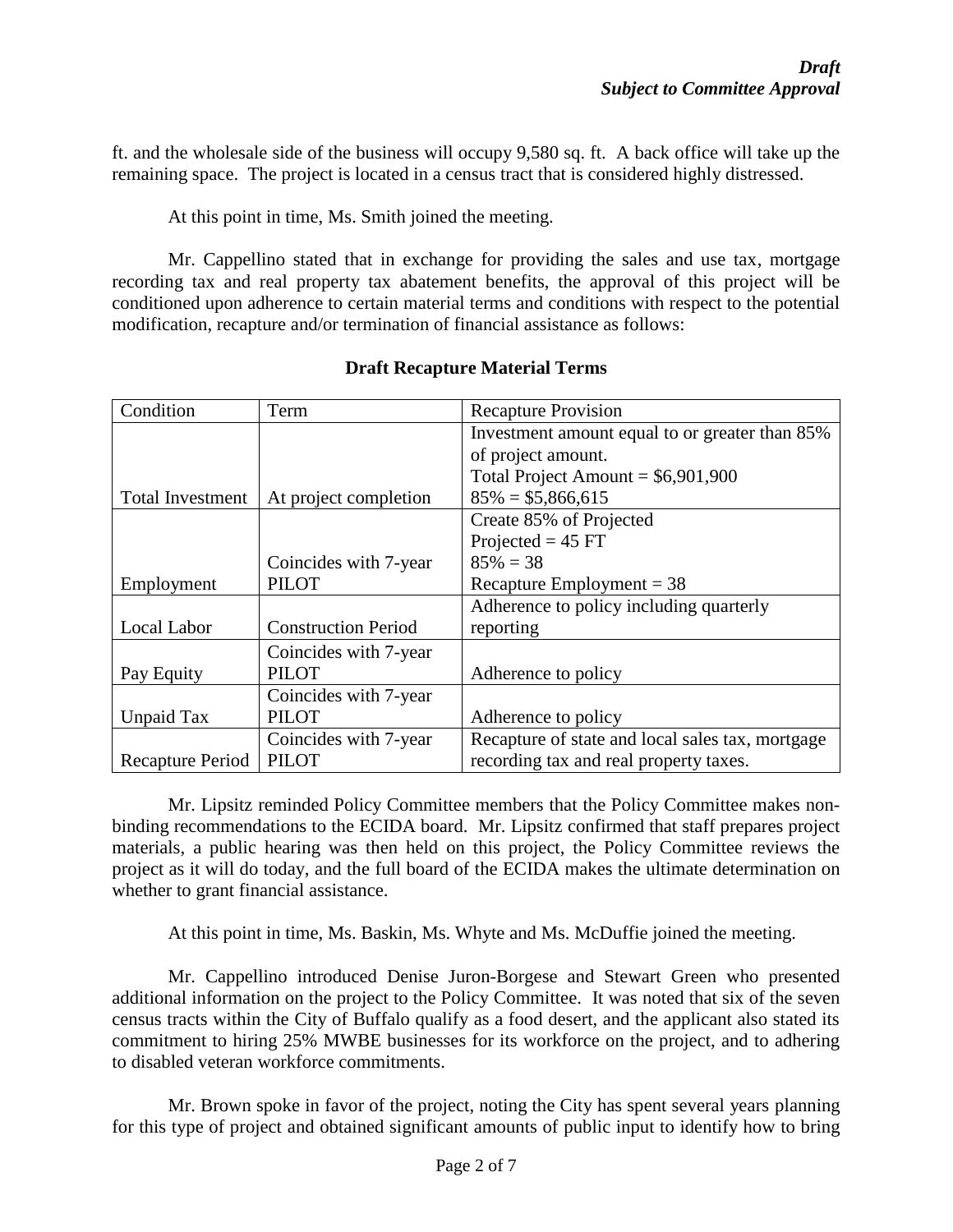a food market to downtown Buffalo. Mr. Brown noted the food in the grocery will be sourced locally, and that the project will support rural needs as well.

Ms. Whyte thanked the Mayor and the City for their efforts to bring locally sourced food to the downtown corridor. Ms. Whyte noted that the Erie County Executive will support the retail finding for the project because the project provides goods and services that are not available due to existence of the food desert and also because the project is located in a highly distressed area. Ms. Whyte also noted that the project is consistent with the County Executive's "Initiatives for a Smart Economy 2.0" food policy initiative to get locally grown food onto the tables of all Erie County residents.

Ms. McDuffie spoke in favor of the project. Mr. State spoke in favor of the project.

Mr. Blue moved, and Mr. Brown seconded to approve of the project as proposed.

Mr. Lipsitz then noted that recent news reports on this project inaccurately described the ECIDA process for project review and consideration and confirmed that the ECIDA project review process is both rigorous and consistently applied.

Mr. Lipsitz called for the vote and the project was then unanimously approved.

270 Michigan, LLC, 270 Michigan Avenue, Buffalo, New York. Mr. Cappellino presented this proposed sales tax and mortgage recording tax benefits project involving the company's adaptive reuse of an existing facility. The project for ECIDA consideration involves the renovation of 80,000 sq. ft. which will include office/back-office and warehouse space along with the addition of 6 market-rate apartments. Mr. Cappellino also confirmed that the project is located within a highly distressed area.

Mr. Cappellino stated that in exchange for providing the sales and use tax and mortgage recording tax benefits, the approval of this project will be conditioned upon adherence to certain material terms and conditions with respect to the potential modification, recapture and/or termination of financial assistance as follows:

| Condition               | Term                  | <b>Recapture Provision</b>                     |
|-------------------------|-----------------------|------------------------------------------------|
|                         |                       | Investment amount equal to or greater than 85% |
|                         |                       | of project amount.                             |
|                         |                       | Total Project Amount = $$6,662,000$            |
| <b>Total Investment</b> | At project completion | $85\% = $5,662,700$                            |
|                         |                       | Maintain Base: 1                               |
|                         |                       | Create 85% of Retained & Created = 35 FT &     |
|                         |                       | 1 PT                                           |
|                         | Same as recapture     | $85\% = 30$                                    |
| Employment              | period                | Recapture Employment = $30$ FTE                |

## **Draft Recapture Material Terms**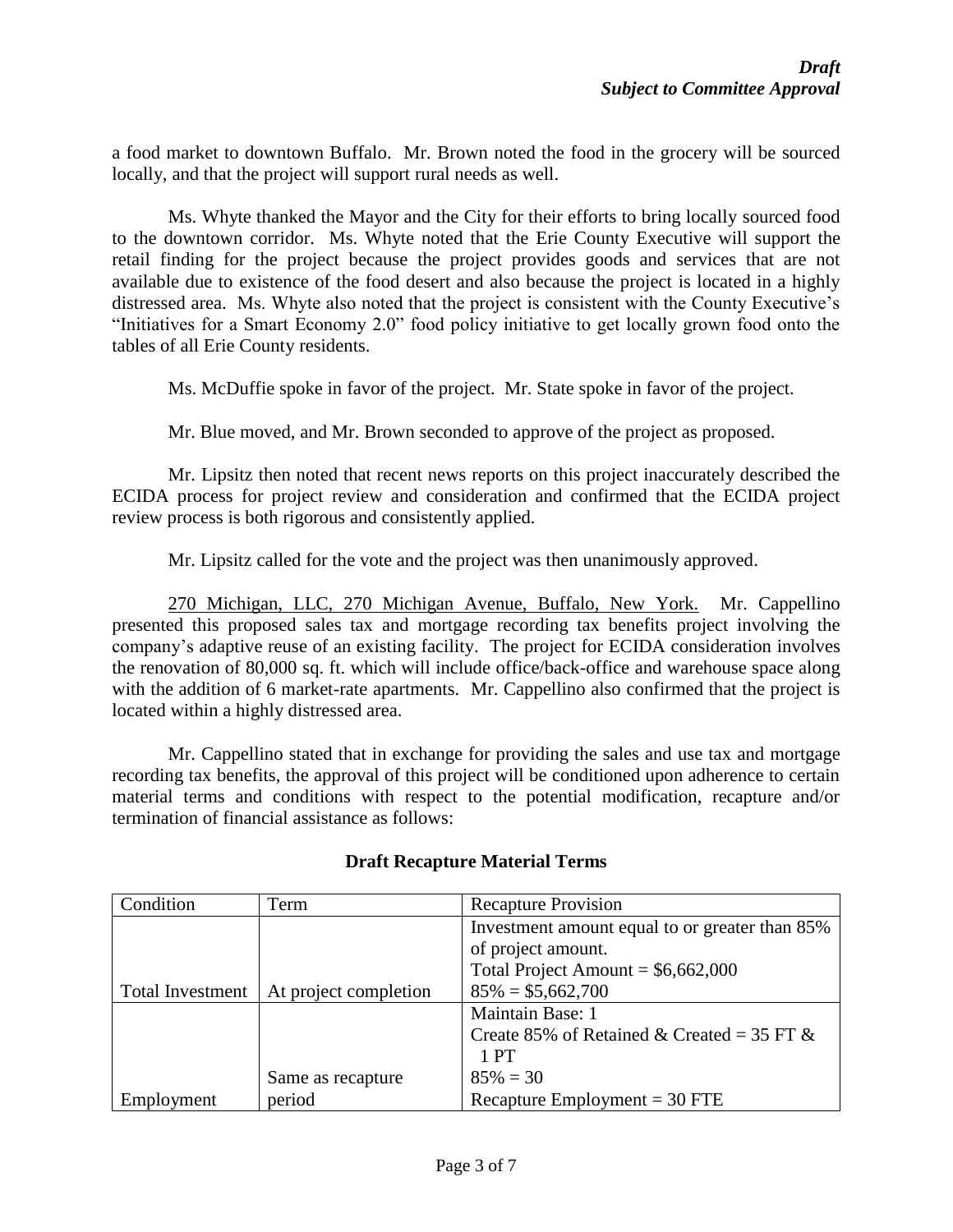|                  |                            | Adherence to policy including quarterly    |
|------------------|----------------------------|--------------------------------------------|
| Local Labor      | <b>Construction Period</b> | reporting                                  |
|                  | Same as recapture          |                                            |
| Pay Equity       | period                     | Adherence to policy                        |
|                  | Same as recapture          |                                            |
| Unpaid Tax       | period                     | Adherence to policy                        |
|                  | 2 years after project      | Recapture of state and local sales tax and |
| Recapture Period | completion                 | mortgage recording tax                     |

Mr. Cappellino introduced Tom Fox who spoke to members about the project.

Mr. Brown queried about the mix of affordable and market rate apartment units. Mr. Fox stated the project will have 6 apartment units. Three units will be affordable and 3 will be market-rate at the rate of \$1,200-\$2,400/month.

Mr. Fox then commented that the company has committed to securing 25% MBE and 5% WBE participation.

Ms. McDuffie spoke in favor of the project and its adaptive reuse components and spoke in favor of ensuring employment is created within the vacant commercial space.

Ms. Whyte queried as to the parking deck component of the project. Mr. Fox stated that the proposed parking deck will be a one level deck but will be constructed above the existing surface lot to allow for 100 new spots, and without a deck, there will be a parking deficit making use of its new commercial space difficult. Ms. Whyte queried if the parking deck can be used by tenants. Mr. Fox stated that 95% of the parking deck would be available for tenants of the building.

Mr. Blue queried if ECIDA will monitor MWBE participation. Mr. Cappellino stated that monitoring is undertaken depending on the source of funding, noting that some sources require MWBE as only a goal, and commented that the City only requires goals. Mr. Blue asked if the ECIDA is able to monitor MWBE goals. Mr. Cappellino stated that monitoring MWBE participation is a Policy Committee question. Mr. Lipsitz then responded that he will add this issue to the Policy Committee agenda to be discussed at its next meeting.

Mr. Mudie inquired as to how much of the work will be undertaken by union workers. Mr. Fox stated that they the company has not yet issued bids for the project.

Mr. Krebs spoke in favor of the project.

Mr. State spoke in favor of the project.

Mr. Brown then moved and Ms. McDuffie seconded to approve of the project as proposed. Mr. Lipsitz called for the vote and the project was then unanimously approved.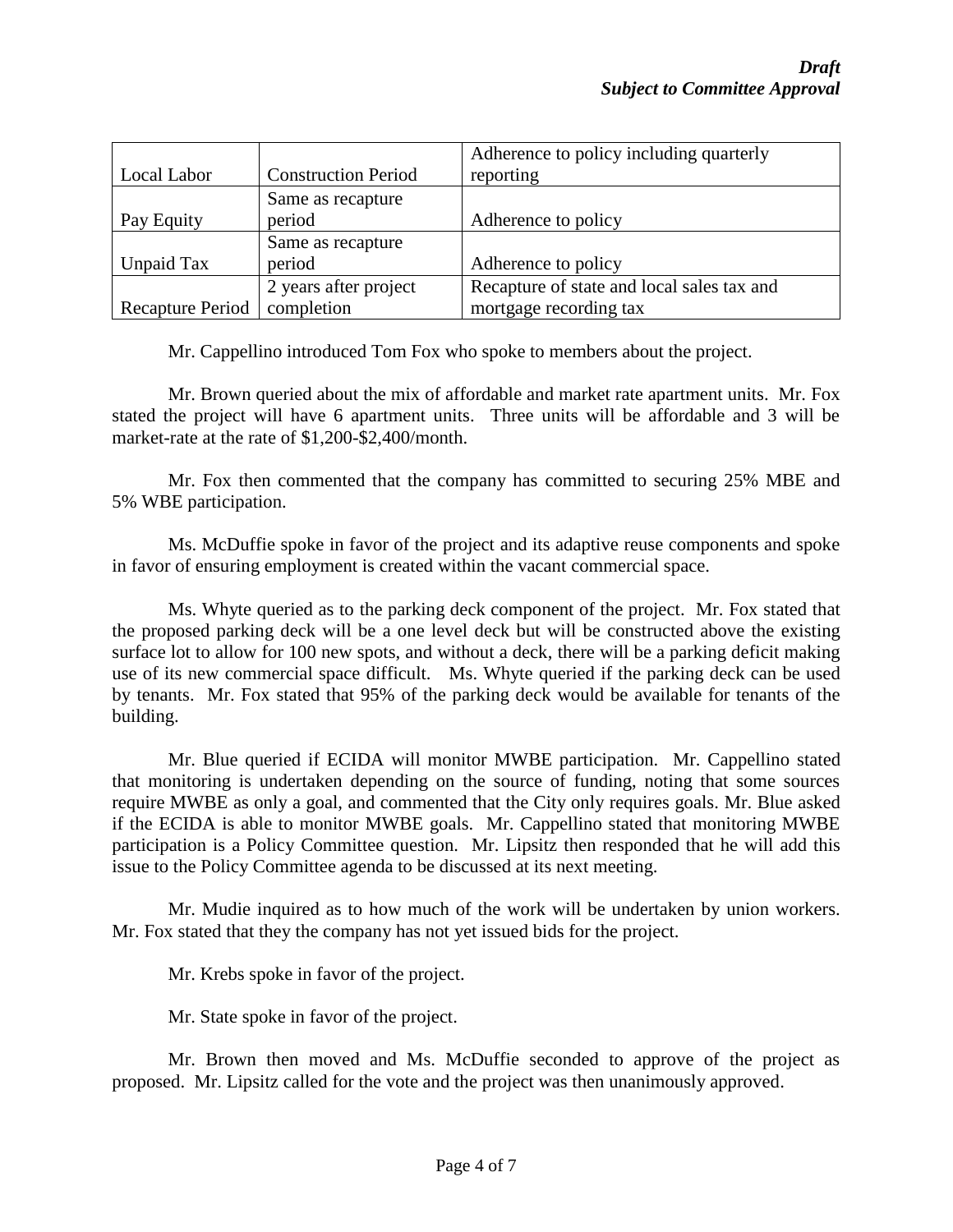Buffalo Material Handling, 125 Taylor Drive, Depew, New York. Mr. Cappellino presented this proposed sales tax, mortgage recording tax and real property tax abatement benefits project involving the company's construction of a 10,000 sq. ft. addition to the existing 12,000 sq. ft. space currently occupied by the applicant.

Mr. Cappellino stated that in exchange for providing the sales and use tax and mortgage recording tax and real property tax abatement benefits, the approval of this project will be conditioned upon adherence to certain material terms and conditions with respect to the potential modification, recapture and/or termination of financial assistance as follows:

| Condition               | Term                       | <b>Recapture Provision</b>                       |
|-------------------------|----------------------------|--------------------------------------------------|
|                         |                            | Investment amount equal to or greater than 85%   |
|                         |                            | of project amount.                               |
|                         |                            | Total Project Amount = $$1,315,000$              |
| <b>Total Investment</b> | At project completion      | $85\% = $1,117,750$                              |
|                         |                            | Maintain Base: 30                                |
|                         |                            | Create 85% of Projected                          |
|                         |                            | Projected $=$ 3                                  |
|                         | Coincides with 7-year      | $85\% = 2$                                       |
| Employment              | <b>PILOT</b>               | Recapture Employment = $32$                      |
|                         |                            | Adherence to policy including quarterly          |
| Local Labor             | <b>Construction Period</b> | reporting                                        |
|                         | Coincides with 7-year      |                                                  |
| Pay Equity              | <b>PILOT</b>               | Adherence to policy                              |
|                         | Coincides with 7-year      |                                                  |
| Unpaid Tax              | PILOT                      | Adherence to policy                              |
|                         | Coincides with 7-year      | Recapture of state and local sales tax, mortgage |
| Recapture Period        | <b>PILOT</b>               | recording tax and real property taxes.           |

# **Draft Recapture Material Terms**

Ms. McDuffie spoke in favor of the project. Ms. McDuffie then moved, and Mr. Blue seconded, to approve of the project as proposed. Mr. Lipsitz called for the vote and the project was then unanimously approved.

Fedder Lofts, LLC, 57 & 71 Tonawanda Street, Buffalo, New York. Mr. Cappellino presented this proposed sales tax and mortgage recording tax benefits project involving the historic renovation and brownfield cleanup project of this 130,000 sq. ft. structure to provide a mixed use project consisting of 85 affordable living units and 20,000 sq. ft. devoted to a mini storage complex. The company is proposing offering rents at approximately 80% of the average median income. Sixty-five parking spaces are included in the reuse plan along with bike storage and parking.

Mr. Cappellino stated that in exchange for providing the sales and use tax and mortgage recording tax benefits, the approval of this project will be conditioned upon adherence to certain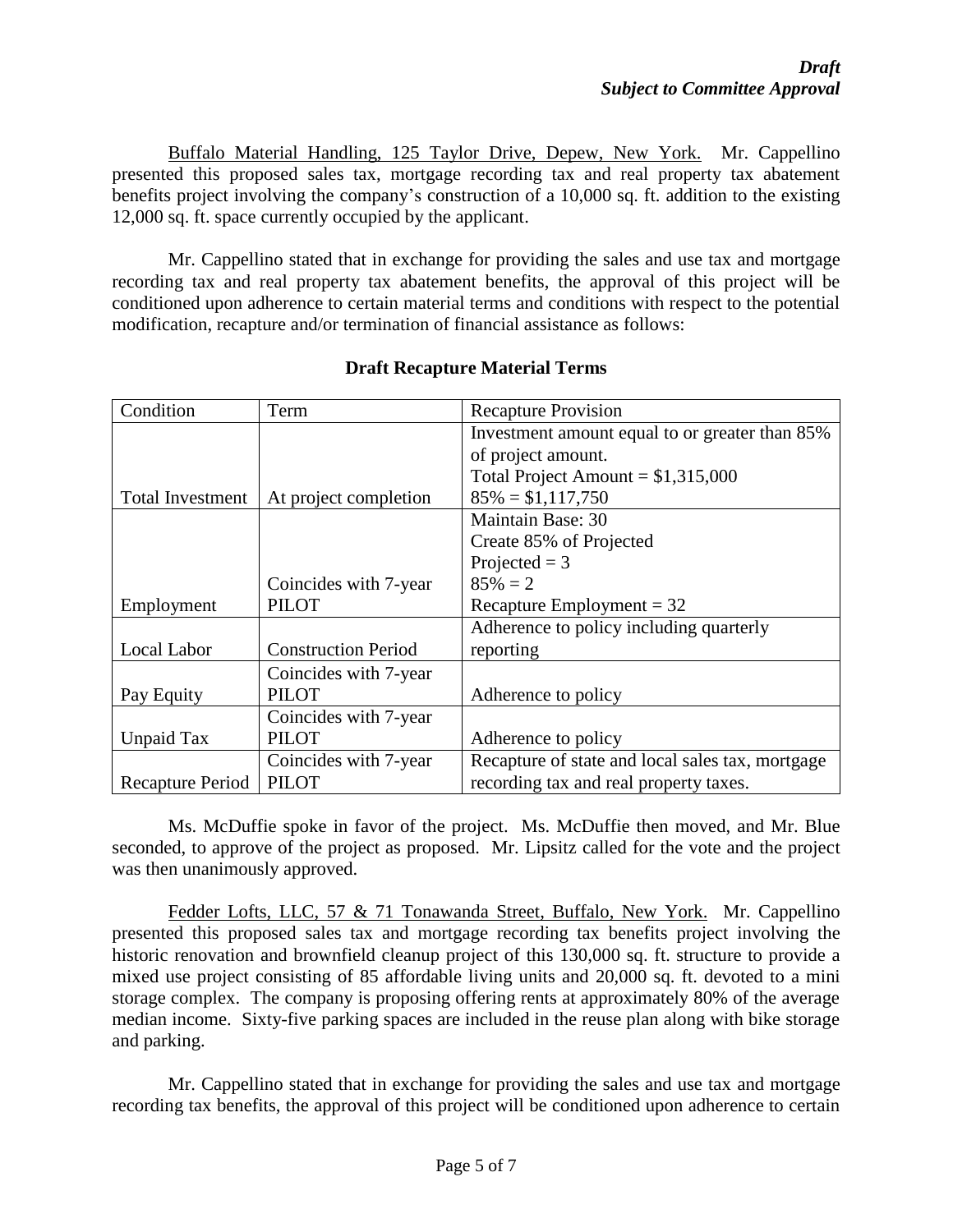material terms and conditions with respect to the potential modification, recapture and/or termination of financial assistance as follows:

| Condition               | Term                       | <b>Recapture Provision</b>                     |
|-------------------------|----------------------------|------------------------------------------------|
|                         |                            | Investment amount equal to or greater than 85% |
|                         |                            | of project amount.                             |
|                         |                            | Total Project Amount = $$25,725,000$           |
| <b>Total Investment</b> | At project completion      | $85\% = $21,866,250$                           |
|                         |                            | Create 85% of Projected                        |
|                         |                            | Projected $= 2$                                |
|                         | Same as recapture          | $85\% =$                                       |
| Employment              | period                     | Recapture Employment $= 2$                     |
|                         |                            | Adherence to policy including quarterly        |
| Local Labor             | <b>Construction Period</b> | reporting                                      |
|                         | Same as recapture          |                                                |
| Pay Equity              | period                     | Adherence to policy                            |
|                         | Same as recapture          |                                                |
| Unpaid Tax              | period                     | Adherence to policy                            |
|                         | 2 years after project      | Recapture of state and local sales tax and     |
| Recapture Period        | completion                 | mortgage recording tax                         |

## **Draft Recapture Material Terms**

Mr. Epstein then spoke to the committee on behalf of the applicant.

Mr. Brown asked if goals of 25% MBE and 5% WBE can be established for the project, and received confirmation of same. Mr. Brown, Ms. Smith, and Ms. McDuffie then all spoke in favor of the project.

Mr. Brown then moved and Ms. McDuffie seconded to approve of the project as proposed. Mr. Lipsitz called for the vote and the project was then unanimously approved.

### **FISHER-PRICE PROJECT DISCUSSION**

Mr. Cappellino reviewed the ECIDA's June, 2014 sales tax benefit approval for the Fisher Price \$568,000 equipment and building systems project, and confirmed the time period for sales tax benefit recapture and the material terms requiring Fisher Price to retain 750 employees. Mr. Cappellino noted Fisher Price was compliant with all employment requirements for 2014 through 2017, however, in 2018, Fisher Price had a four-quarter average of 667 employees, making it 11% below its employment requirements for 2018. Mr. Cappellino reviewed the three sales tax recapture options developed by staff, including option #1, being no recapture, option #2, being an 11% recapture amount related to the year of default, and option #3, being an outright 11% recapture related to total shortfall regardless of the fact that the default occurred only within a single year of the recapture monitoring period.